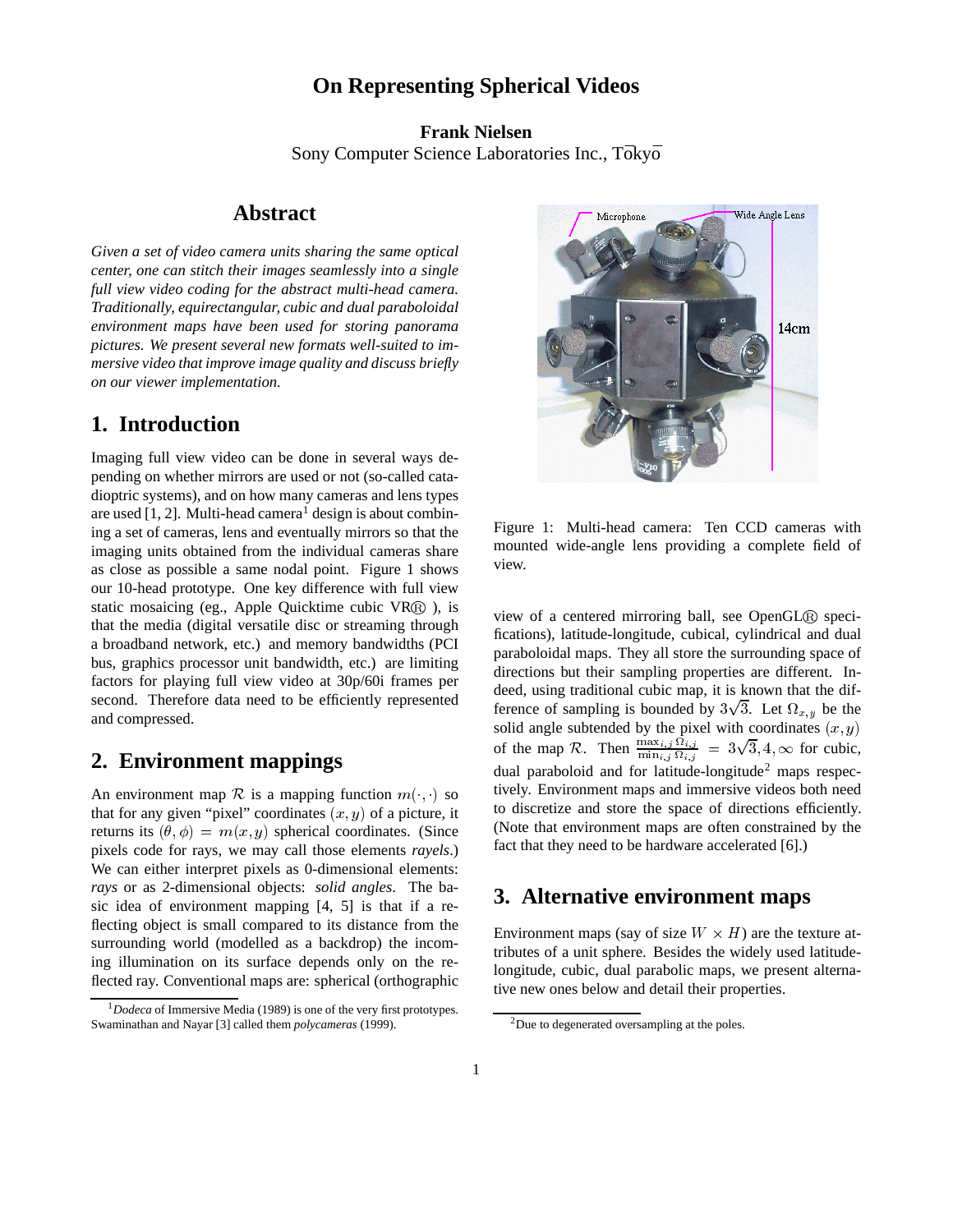

Figure 2: Conventional environment maps: Equirectangular, front and back dual paraboloid, cubic and rearranged cubic (packed into a rectangle) maps . Borders delimiting the respective fields of view of the camera units of Figure 1 are shown in red.



Figure 3: Ray mesh: the envelope  $\mathcal E$  and its corresponding map  $\mathcal{R}$ .

**Ray mesh.** The ray mesh format is a 3d mesh envelope<sup>3</sup> where each vertex has 5 components:  $(\rho, \theta, \phi)$  its spherical coordinates and  $(t_x, t_y)$  the corresponding texture coordinates inside the map (see Figure 3). Technical considerations<sup>4</sup> when implementing efficiently those ray meshes are left in [1].

Often, to get a good sampling of the sphere, one use a icosahedron or a surface refinement of it. For example, B. Fuller's map is a special unfolding of an icosahedron onto a map and can be considered as a ray mesh (See Figure 4, bottom right). Note that seeking for point sets on the sphere uniformly triangulated in the sense that the ratio of a maximal length edge over a minimal length edge is minimal, remains a challenging open problem in itsef. Ray mesh can be controlled

easily dynamically with time. Using a GUI, we set more precision on people's faces, etc.

- **Compressed spherical.** One drawback of the equirectangular map is the non-uniformity of the sampling. Indeed at the equator, we have for each pixel an increment of  $\Delta \bar{\theta} = \frac{2\pi}{W}$ . But at height h, it becomes  $\Delta \theta = \frac{2\pi \sqrt{1-(\frac{2h-H}{H})^2}}{W}$ . We can overcome this oversampling of information at the poles by sampling proportionally the latitude circles. Let  $\phi_h = -\frac{\pi}{2} + \pi \frac{h}{H}$ , then the width at row h is  $w(h) = W \sin \phi_h$ . We then sample proportionally at row h by  $\Delta \theta_h = \frac{2\pi}{w(h)}$  increments. Doing so we can *compress* the standard equirectangular map without loosing quality. We save a factor<sup>5</sup> of  $1 - \frac{2}{\pi} \simeq 0.36$ . Also, we keep the advantage that rays are stored in a 2d lexicographic order  $(\theta, \phi)$ so that ray interpolation (see below) and texture can be used without any indexing problem (See Figure 4, top right).
- **Stratified random.** Yet another property of the sphere is that any  $z$ -slice (portion of the sphere sandwiched between to planes perpendicular to the z-axis) of a given width has the same area. This is often used in random distribution of point set on the sphere. We fix the row of the map to be between  $-1$  and 1 and let  $\phi = \arcsin \frac{2h-H}{H}$ . Then we draw at random for each row W  $\theta$ -positions (we jittered a bit the  $\phi$  coordinate of the samples so that it remains in its  $\phi$ -slice) that we sort and store (See Figure 4, bottom left).

<sup>&</sup>lt;sup>3</sup>An envelope  $\mathcal E$  is a surface centered at O such that any ray emanating from O intersects at most once  $\mathcal{E}$ .

<sup>4</sup>Mipmap and interpolation filterings, triangle stripping, etc.

 $5$ In practice this means that we obtain better image quality from the video coded at a constant bite rate.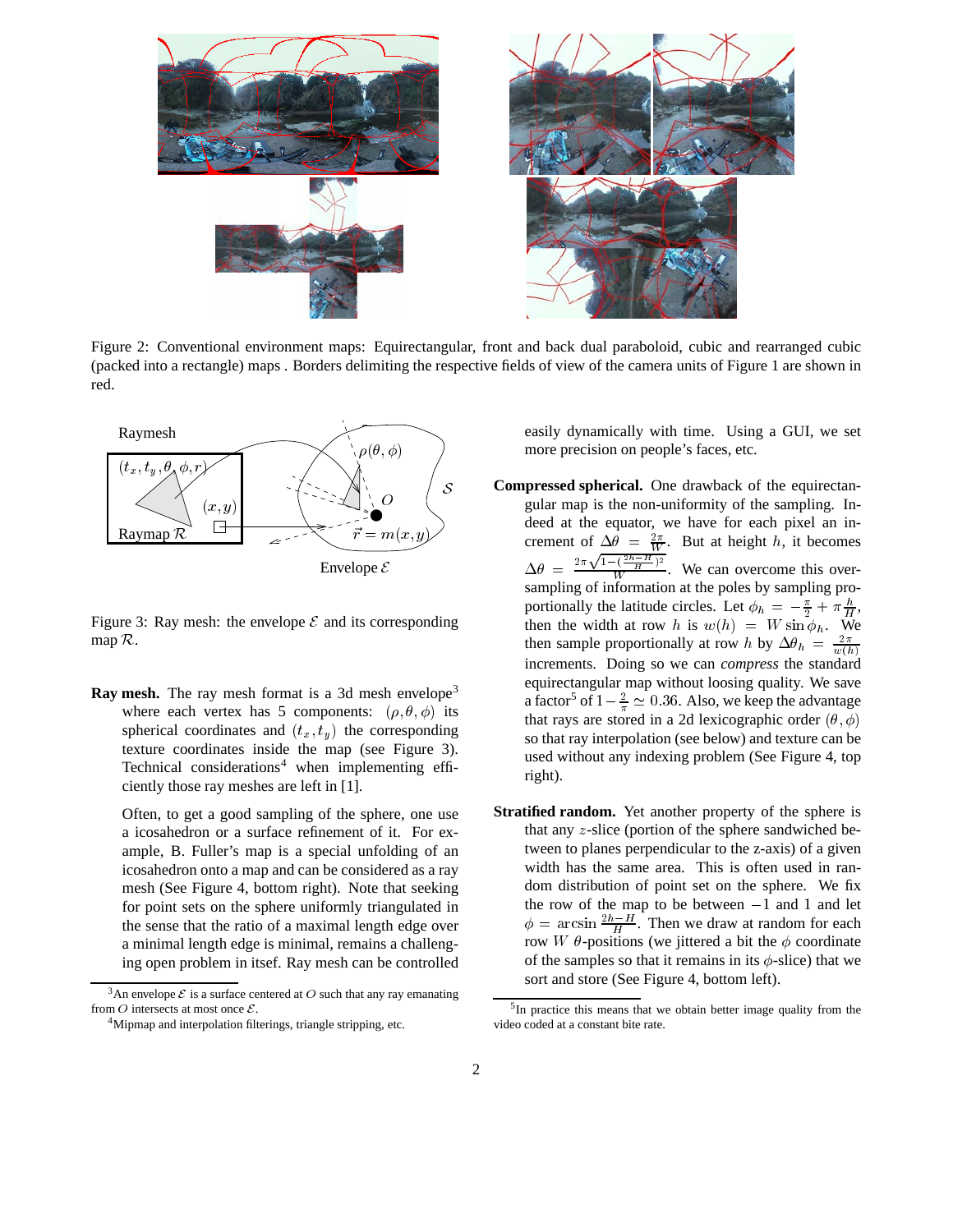**Hammersley sequence.** This is a deterministic sequence of points distributed on the sphere with proven low discrepancy, i.e. good sampling. It has been used before in computer graphics for Monte-Carlo sampling algorithms. Each nonnegative integer  $k$  can be written using a prime base p as  $k = a_0 + a_1 p + a_2 p^2 +$  $\ldots + a_r p^r$ , where each  $a_i \in \{0, \ldots, p-1\}$ . Define function  $\Phi_p(k) = \frac{a_0}{p} + \frac{a_1}{p^2} + \dots + \frac{a_r}{p^{r+1}}$ . The sequence  $\Phi_2(k)$  for  $k = 0, 1, 2, \dots$  is called the Van der Corput sequence. The mapping to points (or equivalently directional vectors) on the spherical surface can be done by mapping  $(\frac{k}{n}, \Phi_p(k)) \to (\theta, t) \to$  $(\sqrt{1-t^2}\cos\theta, \sqrt{1-t^2}\sin\theta, t)$ . We refer the reader to [7] for details concerning the efficient implementations of those sequences. One inconvenient is that we do not have an easy 2d lexicographically indexing order of the rotations. We overcome this problem when retrieving image from a virtual camera using a 2-pass algorithm: First we project all the point indices onto the virtual camera image plane (forward mapping of the indices). Then we do conventional backward mapping by retrieving the indices of the neighbouring directional vectors obtained from the first step. (We used them for interpolation).

#### **4. Viewer**

We can either draw per-pixel or per-texture elements. Because of widely available hardware capabilities, we chose to render using 2d textured triangle primitives. For each triangle  $t = \{p_1, p_2, p_3\}$  with  $p_i$  associated to  $(\theta_i, \phi_i)$  of the ray mesh, we compute the corresponding position of the corresponding triangle in the xy-screen as  $x_i \sim \mathbf{KR} \vec{r}_{\theta_i, \phi_i}$ , where  $\bf R$  is a rotation matrix and  $K$  is the pinhole projection

matrix:  $\mathbf{K} = \begin{pmatrix} f_x & 0 & p_x \ 0 & f_y & p_y \end{pmatrix}$   $\sim$   $\sim$   $\sim$   $\sim$   $\sim$   $\sim$ , where  $(p_x, p_y)$  is the principal point,  $f_x$  and  $f_y$  are the x-focal and y-focal lengths

 $\mathcal{L}$  and the state of the state of the state of the state of the state of the state of the state of the state of the state of the state of the state of the state of the state of the state of the state of the state of

respectively (obtained from horizontal and vertical fields of view).

Using matrix formulations, we do the intersection of a unit sphere with a line passing through the origin (instead of a ray), so we need to remove the ambiguity<sup>6</sup> by checking whether  $\vec{r}_{\theta_i, \phi_i} = r'$  or not, where  $r' \sim (\mathbf{KR})^{-1} x_i$ .

Also, we can choose to view the ray mesh not through an ideal perspective camera but from any kind of camera (exotic models like cameras with wide angle lens or fish-eye lens). We simply need to define a  $RayToImage(\theta, \phi, C)$ function that given a camera model  $C$  and spherical coordinates  $(\theta, \phi)$ , returns the position, if it exists, on the xyscreen. For example,  $RayToImage(\theta, \phi, C_F)$  can be writ-



Figure 5: A 360-degree fisheye view created from an environment map.

ten as  $(x, y) = r(\phi)(\cos \theta, \sin \theta)$ , where  $r(\phi) = f_1 \phi +$  $f_2\phi^2 + \dots$  for a fisheye camera  $C_F$  using the equi-distance projection model (See Figure 5).

## **5. Ray Interpolation**

 pixel interpolation is presented below. In order to illustrate (containing distortions). Let  $L(\cdot)$  be a bijective function Often, we use pixel interpolation for computing the luminance/chrominances at non-integer coordinate values  $P =$  $(x, y)$ . Usual schemes are nearest neighbour, bilinear, bicubic, Catmull-Rom spline and sinc interpolations to name just a few of them. In our framework, each pixel is handled as a ray. Therefore *ray interpolation*, which differs from our idea, we first discard lens distortions and concentrate on ideal pinhole bilinear ray interpolation of a camera with focal f. Let  $r_x = x - \lfloor x \rfloor$ . If we used linear pixel interpolation, we can write  $P_x$  as  $P_x = a_0 P_{|x|} + a_1 P_{|x|}$ where  $a_0 = 1 - r_x$  and  $a_1 = r_x$ . Looking it as a ray, we get  $P_x = \alpha_0 P_0 + \alpha_1 P_1$ , where  $\alpha_0 = 1 - \alpha_x$ ,  $\alpha_1 = \alpha_x$ , and  $\alpha_x = \frac{\arctan \frac{x}{f} - \arctan \frac{y}{f}}{\frac{x}{g} - \frac{x}{f}}$ . The  $\frac{d \arctan f}{dx}$   $\frac{d \arctan f}{dx}$ . Therefore linearly interpolating the rays does not result in linearly interpolating the pixels! Note that ray interpolation becomes pixel interpolation when the focal tends to infinity (orthographic projection). When lens distortions are to be taken into account, we ask for the ideal ray  $\vec{r}$ . Using lens parameters this amounts to find the ray  $r^i$  stored at  $(x', y')$  in the original image used for going from the ideal pinhole to the original image (Figure 6). We select a neighborhood of  $(x', y')$  and using  $L^{-1}(\cdot)$ , we find their respective coordinates in the ideal image (see Figure 6). Finally we can use our ray interpolation

<sup>6</sup>The line intersects the sphere into two antipodal points.